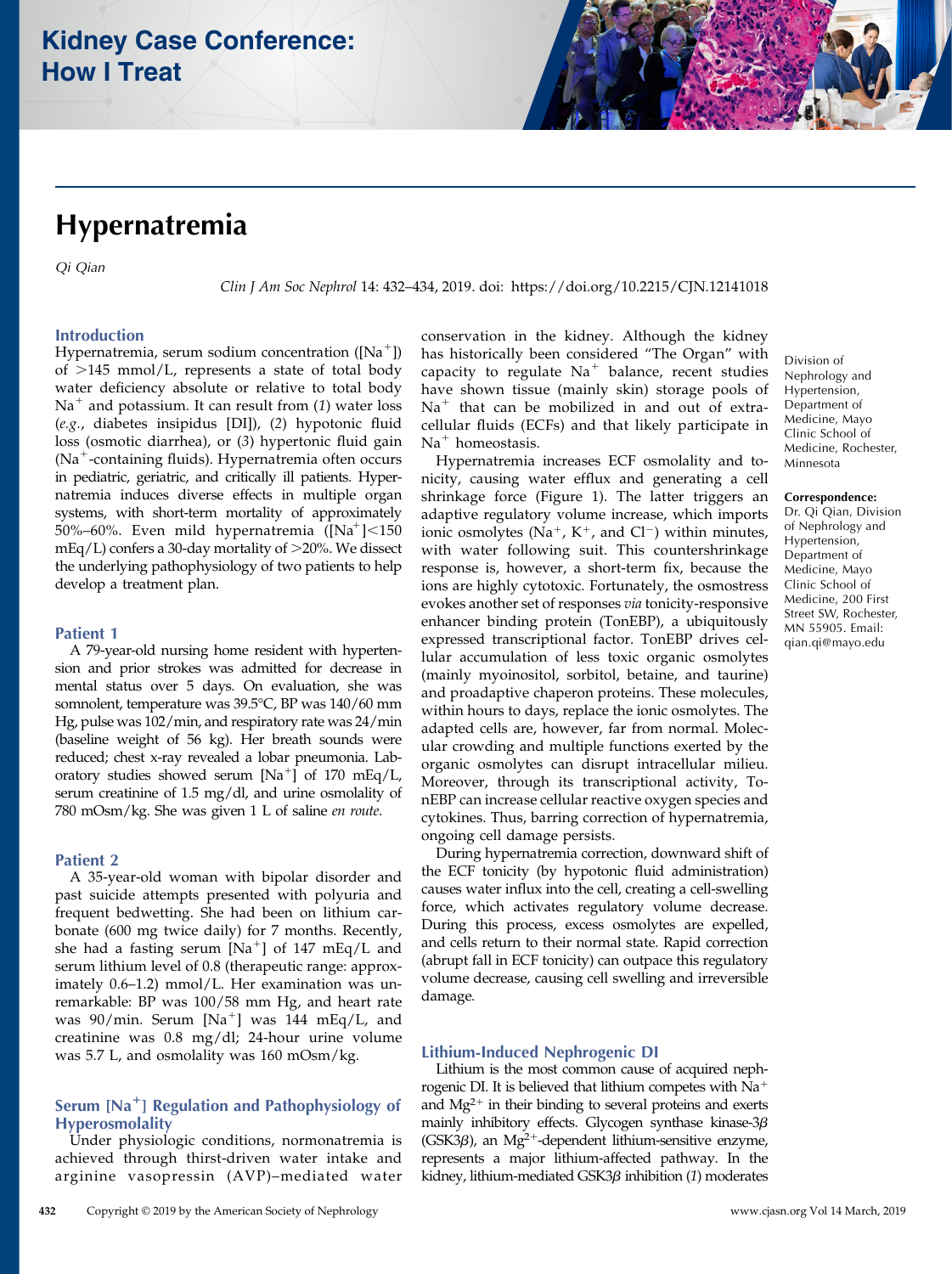

Figure 1. | Cellular adaptation and relations of serum and urine osmolality. (A) Hypernatremia causes a rapid osmotic water efflux, which activates regulatory volume increase. The latter counters the cell shrinkage force by initially gathering ionic osmolytes (within minutes) and subsequently, through a transcriptional process, replacing the ionic osmolytes with more compatible organic osmolytes (within hours to days). The accumulation of intracellular organic osmolytes, although less toxic, can cause multiple cellular dysfunctions as evidenced by continued DNA breakdown and oxidative stress. Tissue can buffer extracellular fluid Na<sup>+</sup> and constitutes another potential aspect of Na<sup>+</sup> concentration regulation. Until hyperosmolality is corrected, these abnormalities persist. (B) The relationship between plasma and urine osmolality during the (a) genesis, (b) adaptation, and (c) correction (resolution) phases ofahypernatremia episodeisdepicted.Ourfirstpatienthad an adequate kidney responseto antidiuretichormone, arginine vasopressin.Herurinebecame concentrated(solidyellowline) beforethe elevation of serum osmolality.During resolution(fluid administration),the serum osmolality returnedto normal before urine dilution. The dotted yellow line represents our second patient. Her urine concentration would be minimally increased despite elevation of serum osmolality, consistent with lithium-induced nephrogenic diabetes insipidus.

adenylyl cyclase–mediated cAMP production and (2) releases the inhibitory effects of  $GSK3\beta$  on cyclooxygenase-2, leading to unrestrained prostaglandins (PG) generation. Both effects impair AVP-mediated water transport, inducing a state of AVP resistance and nephrogenic DI. Lithium also interferes with tubular  $Na<sup>+</sup>$  absorption and blunts aldosterone responsiveness. Excess tubular fluid  $Na<sup>+</sup>$  creates osmostress and constricts afferent arterioles, risking tubular injury and glomerular ischemia. Long-term lithium exposure and intracellular lithium accumulation have been associated with kidney tubulointerstitial scarring, microcyst formation, CKD, and occasionally, end stage kidney failure.

### Diagnosis and Treatment

History and physical examination typically reveal the etiology and duration of hypernatremia. In patient 1, increased insensible water loss (pyrexia), impaired thirst, and possible lack of water provision resulted in hypernatremia. Patient 2 (lithium exposure, dilute urine, and high-normal  $[Na^+]$ ) is consistent with lithium-induced nephrogenic DI.

Water deprivation study (1) is the test of choice for diagnosing DI. It entails water deprivation (to induce hypernatremia, [Na<sup>+</sup>] approximately 150 mEq/L) followed by vasopressin challenge. Serum  $[Na^+]$  and urine concentrations are serially monitored. Increase in urine